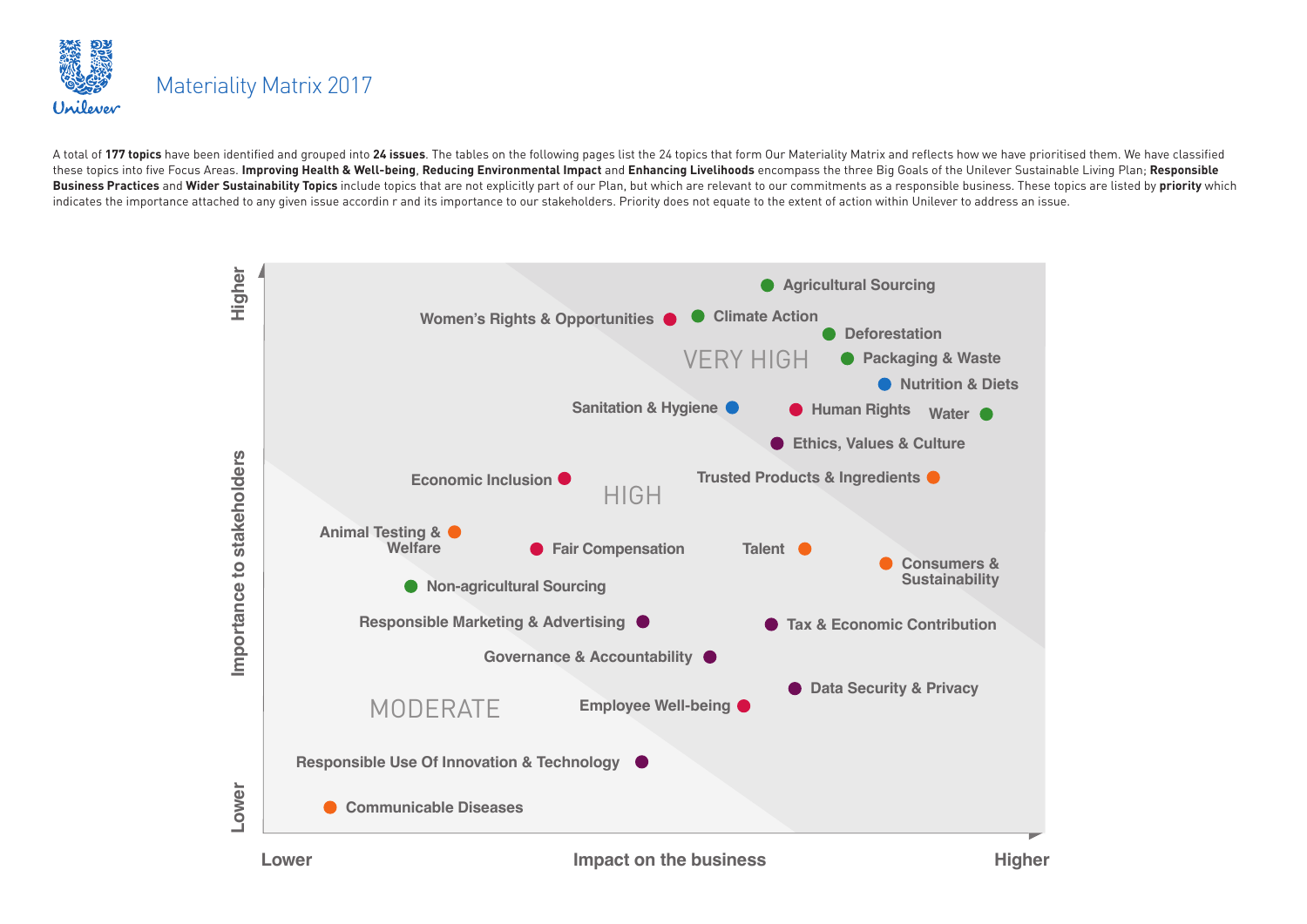

|                                                     | <b>VERY HIGH PRIORITY</b>                                                                                                                                                                                 |                                                                                                                                                                                                                                                                                                                                                     |  |
|-----------------------------------------------------|-----------------------------------------------------------------------------------------------------------------------------------------------------------------------------------------------------------|-----------------------------------------------------------------------------------------------------------------------------------------------------------------------------------------------------------------------------------------------------------------------------------------------------------------------------------------------------|--|
| <b>IMPROVING</b><br><b>HEALTH AND</b><br>WELL-BEING | <b>Nutrition and diets</b><br>Developing products with a balanced nutritional<br>profile and promoting consumer understanding<br>of their own nutrition, and its links to their health<br>and well-being. | • Access and affordability<br>• Calories<br>• Cancer<br>• Diabetes<br>• Diets and lifestyle<br>• Fortification<br>$\bullet$ Heart health<br>• Nutritional labelling<br>• Nutritional profile<br><b>Obesity</b><br>• Product reformulation<br>• Salt content and reduction<br>• Saturated fat<br>• Sugar content and reduction<br>$\bullet$ Transfat |  |
|                                                     | <b>Sanitation and hygiene</b><br>Improving sanitation and hygiene across the<br>value chain through products, campaigns and<br>partnerships.                                                              | • Handwashing<br>• Hygiene<br>● Oral health<br>• Sanitation                                                                                                                                                                                                                                                                                         |  |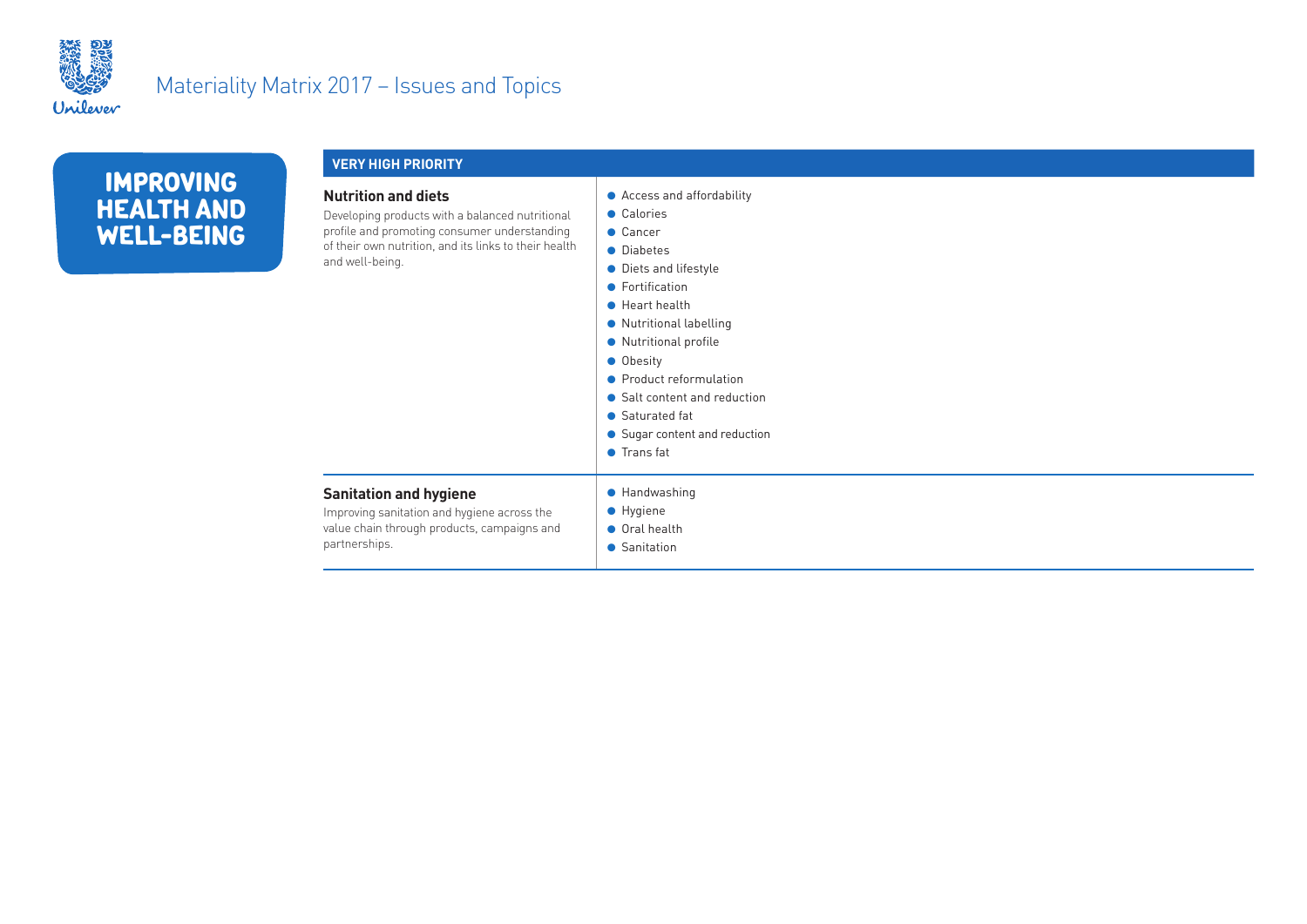

**REDUCING ENVIRONMENTAL IMPACT**

| <b>VERY HIGH PRIORITY</b>                                                                                                                                                                                                                                                                                             |                                                                                                                                                                           |                                                                                                                                                |                                                                                                                    |
|-----------------------------------------------------------------------------------------------------------------------------------------------------------------------------------------------------------------------------------------------------------------------------------------------------------------------|---------------------------------------------------------------------------------------------------------------------------------------------------------------------------|------------------------------------------------------------------------------------------------------------------------------------------------|--------------------------------------------------------------------------------------------------------------------|
| <b>Agricultural sourcing</b><br>Ensuring the social, environmental and economic<br>sustainability of key agricultural raw ingredients in<br>the supply chain.                                                                                                                                                         | • Biodiversity<br>• Food loss<br>$\bullet$ Land use<br>Cocoa and sugar<br>• Certification<br>• Dairv                                                                      | • Environmental degradation<br>• Food commodity prices<br>• Food security<br>• Fruit and vegetables<br>• Organic products<br>• Paper and board | • Raw materials<br>Responsible procurement<br>of agriculture<br>Soy and oils<br>Tea<br>$\bullet$<br>• Traceability |
| <b>Climate action</b><br>Reducing GHG emissions, energy use, and<br>mitigating the effects of long-term changes in<br>the Earth's climate and its physical impacts on<br>business operations, communities, and the natural<br>environment. Advocacy and partnerships with<br>others to reduce climate change impacts. | ● Access to affordable, reliable and<br>sustainable energy<br>• Air pollution<br>• Alternative Energy Sources<br>• Climate change products<br>• Direct energy consumption | • GHG emissions from consumer use<br>• GHG emissions from our<br>operations<br>● Hydrofluorocarbons (HFCs)<br>• Land use changes               | • Operational eco-efficiency<br>• Renewable energy<br>• Transportation<br>• Climate partnerships<br>& advocacy     |
| <b>Deforestation</b><br>Ensuring the social, environmental and economic<br>sustainability of key agricultural raw ingredients in<br>the supply chain.                                                                                                                                                                 | $\bullet$ Palm oil<br>$\bullet$ Cattle<br>$\bullet$ Soy                                                                                                                   | • Pulp and paper<br>• Sustainable and traceable<br>commodity supply                                                                            |                                                                                                                    |
| <b>Packaging and waste</b><br>Reducing the environmental impact of packaging<br>and waste, including protection of marine<br>environments.                                                                                                                                                                            | · Biodegradable/bio-based<br>packaging<br>• Consumer views on packaging<br>• Effluents from waste<br>• Food waste                                                         | • Manufacturing and office waste<br>• Recycling of packaging<br>• Reuse of packaging<br>• Sachet waste                                         | • Synthetic plastics and chemical<br>components<br>• Marine life and plastics                                      |
| Water<br>Improving access to water and managing<br>water use and abstraction sustainably across<br>the value chain.                                                                                                                                                                                                   | ● Access to water and water services<br>• Consumer water use<br>• Water abstracted for production                                                                         | · Water discharge/quality/pollution<br>· Water use in agriculture                                                                              | • Water-related risks and<br>management<br>Safe drinking water                                                     |
| <b>MODERATE PRIORITY</b>                                                                                                                                                                                                                                                                                              |                                                                                                                                                                           |                                                                                                                                                |                                                                                                                    |
| <b>Non-agricultural sourcing</b><br>Sourcing of non-agricultural materials in a<br>responsible, fair and transparent manner.                                                                                                                                                                                          | • Conflict minerals<br>• Non-food commodity prices                                                                                                                        | • Raw material sourcing of<br>non-agricultural materials                                                                                       | • Responsible procurement of<br>non-agricultural goods and<br>services                                             |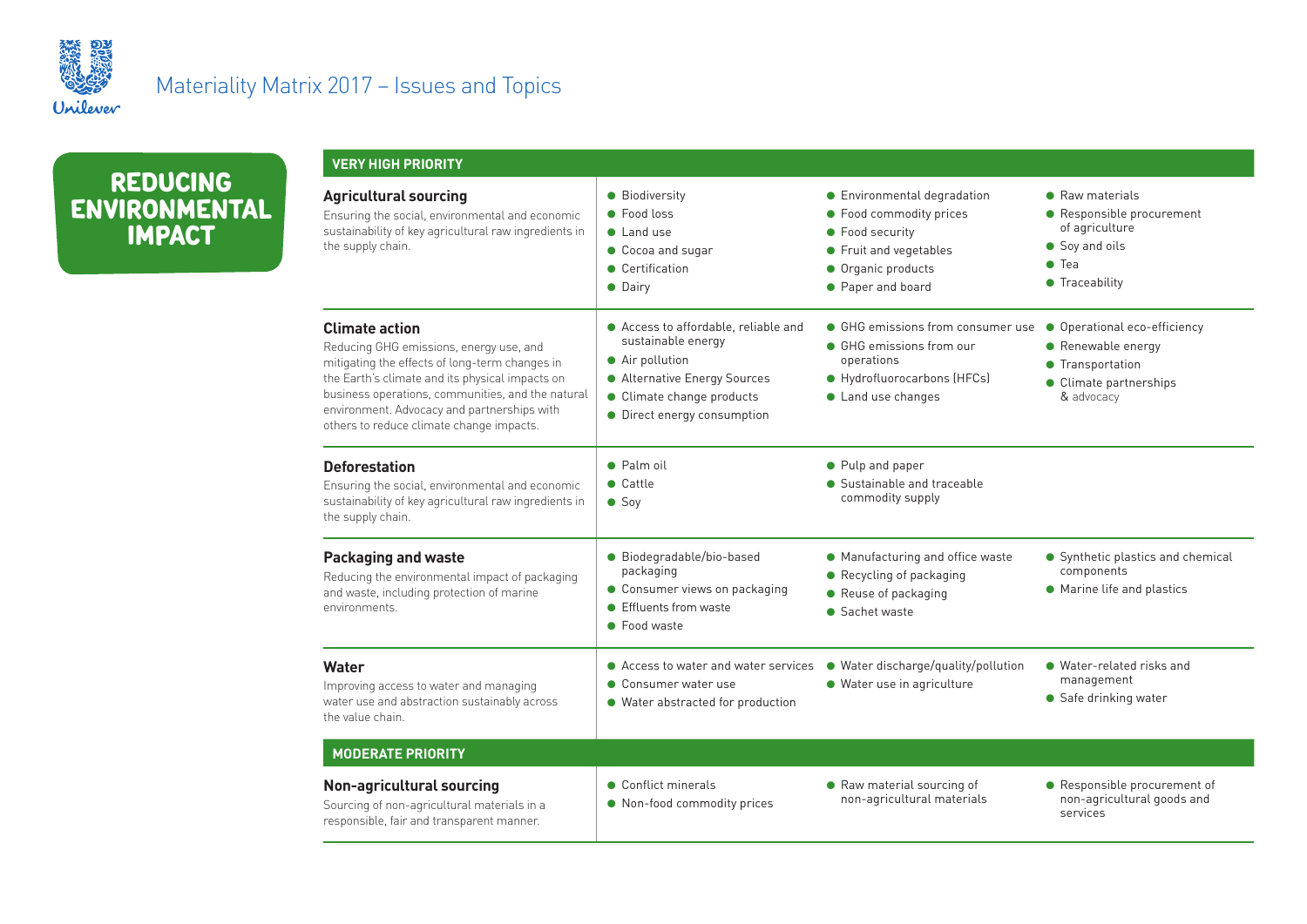

| <b>ENHANCING</b>   |  |
|--------------------|--|
| <b>LIVELIHOODS</b> |  |

| <b>VERY HIGH PRIORITY</b>                                                                                                                                                                                                        |                                                                                                                                                                                             |                                                                                                                                                                                                                                          |                                                                                                                                                      |
|----------------------------------------------------------------------------------------------------------------------------------------------------------------------------------------------------------------------------------|---------------------------------------------------------------------------------------------------------------------------------------------------------------------------------------------|------------------------------------------------------------------------------------------------------------------------------------------------------------------------------------------------------------------------------------------|------------------------------------------------------------------------------------------------------------------------------------------------------|
| <b>Human Rights</b><br>Upholding and promoting the basic rights<br>and freedoms of all those who work across<br>the value chain.                                                                                                 | • Child labour<br>• Equality of opportunity and<br>treatment<br>• Forced labour<br>• Freedom of association and<br>collective bargaining<br>• Gender diversity/discrimination/<br>inclusion | • Informal labour in value chain<br>• Labour management relations<br>$\bullet$ Land grabbing<br>• Maternity protection<br>• Migrant workers and trafficking<br>• Modern slavery<br>Other forms of diversity/<br>discrimination/inclusion | ● Racial diversity/discrimination/<br>Rights of indigenous peoples<br>• Sexual orientation diversity/<br>discrimination/inclusion<br>● Working hours |
| <b>Women's rights and opportunities</b><br>Using Unilever's influence, through its products,<br>partnerships and campaigns, to empower women<br>and create opportunities for better participation in<br>the economy and society. | ● Access to land and opportunities<br>• Equal renumeration<br>● Gender diversity at Board level<br>• Gender equality<br>• Gender pricing                                                    | • Maternal health<br>• Opportunities for women<br>• Safety of women<br>• Self-esteem<br>• Training and skills for women                                                                                                                  |                                                                                                                                                      |
| <b>HIGH PRIORITY</b>                                                                                                                                                                                                             |                                                                                                                                                                                             |                                                                                                                                                                                                                                          |                                                                                                                                                      |
| <b>Economic inclusion</b><br>Delivering business growth that benefits<br>multiple stakeholder groups                                                                                                                             | • Economic inequality in and<br>among countries<br>• Emerging markets strategy<br>• Fair trade<br>• Knowledge transfer to emerging<br>markets                                               | • New ventures/acquisitions<br>● Opportunities for young people<br>• Product pricing and adaptation<br>● Rural development                                                                                                               | ● Rural development<br>• Smallholder farmers<br>• Small-scale retailers<br>• Socially inclusive business models                                      |
| <b>Employee well-being</b><br>Protecting and promoting the physical and<br>mental well-being of employees.                                                                                                                       | ● Health and well-being<br>• Mental health                                                                                                                                                  | ● Occupational health and safety<br>● Pensions and social security                                                                                                                                                                       |                                                                                                                                                      |
| <b>Fair compensation</b><br>Ensuring fair compensation at all levels across<br>the business and in the value chain.                                                                                                              | $\bullet$ Executive pay<br>$\bullet$ Living wage<br>• Pay differential among employees                                                                                                      |                                                                                                                                                                                                                                          |                                                                                                                                                      |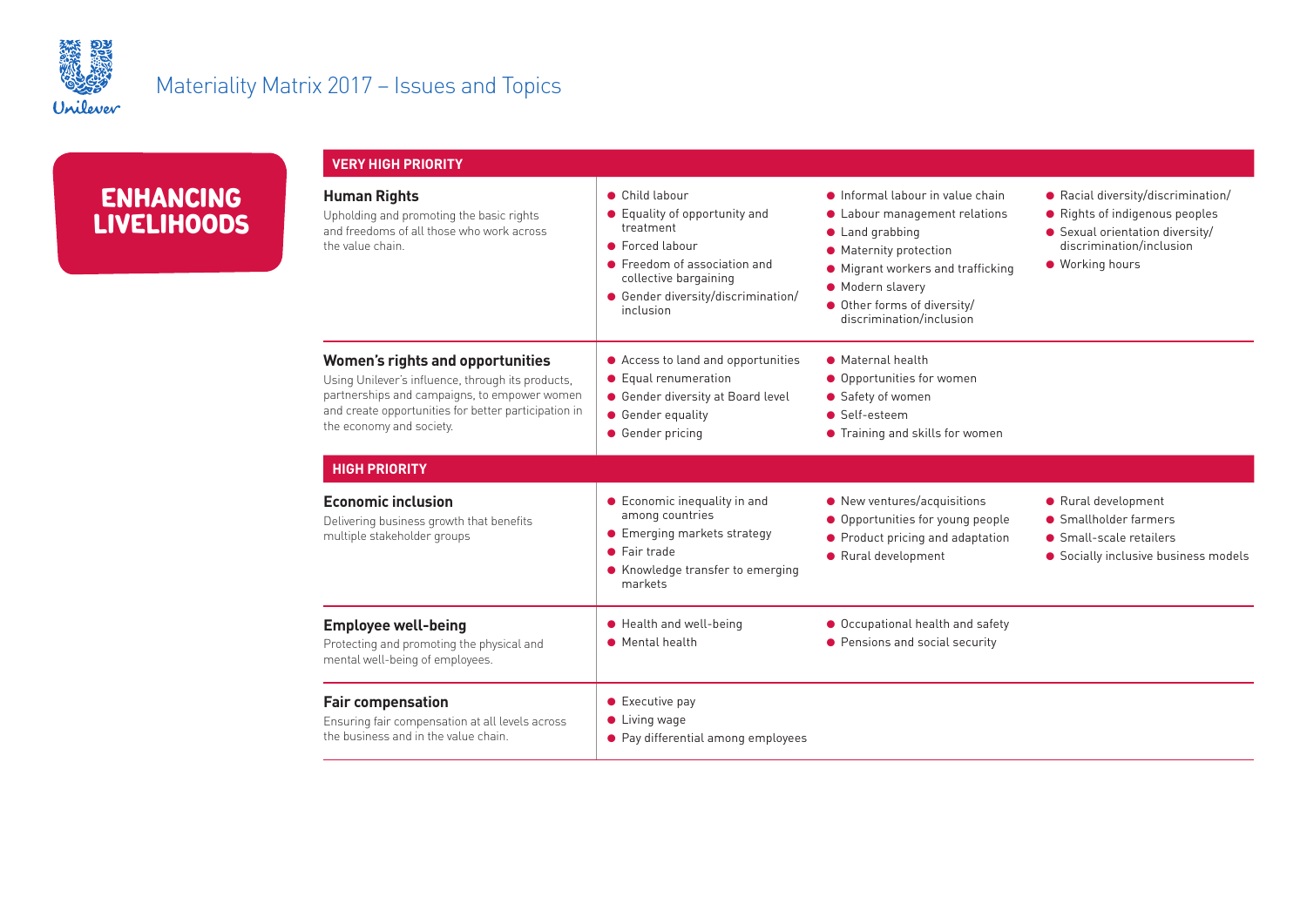



| <b>VERY HIGH PRIORITY</b>                                                                                                                                                                                                           |                                                                                                         |                                                                                                               |                                                                                                               |
|-------------------------------------------------------------------------------------------------------------------------------------------------------------------------------------------------------------------------------------|---------------------------------------------------------------------------------------------------------|---------------------------------------------------------------------------------------------------------------|---------------------------------------------------------------------------------------------------------------|
| <b>Ethics values and culture</b><br>Protecting Unilever and others' data from<br>malicious attack and improper use.                                                                                                                 | • Values<br>• Employment culture<br>• Employee engagement in<br>sustainability                          | ● Anti-counterfeiting<br>● Anti-trust/anti-competitive<br>behaviour<br>• Bribery and corruption<br>Compliance | ● Ethical business practices<br><b>Grey market</b><br>• Intellectual property<br>• Public policy and lobbying |
| <b>HIGH PRIORITY</b>                                                                                                                                                                                                                |                                                                                                         |                                                                                                               |                                                                                                               |
| Data security and privacy<br>Protecting Unilever and others' data from<br>malicious attack and improper use.                                                                                                                        | • Cyber security<br>• Data privacy                                                                      |                                                                                                               |                                                                                                               |
| <b>Governance and accountability</b><br>Implementing policies and practices to ensure<br>all stakeholder expectations are met, as well as<br>helping manage risks and crises.                                                       | ● Accountability to stakeholders<br>● Audit conflict of interest<br>• Board effectiveness               | Internal governance and<br>accountability<br>• Long-term capitalism                                           | • Succession planning<br>• Transparency and reporting                                                         |
| <b>Responsible marketing and advertising</b><br>Marketing to consumers in an appropriate and<br>responsible manner.                                                                                                                 | • Marketing to children<br>• Marketing to other vulnerable<br>groups                                    | • Responsible marketing practices<br>• Gender and other stereotyping                                          |                                                                                                               |
| Tax and economic contribution<br>Paying tax in a fair and transparent manner, and<br>responding appropriately to specific taxes policies<br>(e.g. carbon/sugar). Making a positive contribution<br>to national and local economies. | • Environmental taxes<br>● Extended producer responsibility<br>$\bullet$ Food tax<br>• Tax transparency | $\bullet$ Jobs<br>• Economic value added<br>• Tax contributions                                               |                                                                                                               |
| <b>MODERATE PRIORITY</b>                                                                                                                                                                                                            |                                                                                                         |                                                                                                               |                                                                                                               |
| <b>Responsible use of innovation and</b><br>technology<br>Promoting responsible and safe use of technology<br>to create new and modified products, packaging<br>and ways of conducting business.                                    | • Nanotechnology<br>• New technologies<br>· Religious, vegetarian or<br>vegan suitability               | • Stem cells research<br>● Artificial intelligence<br>$\bullet$ Big data                                      |                                                                                                               |